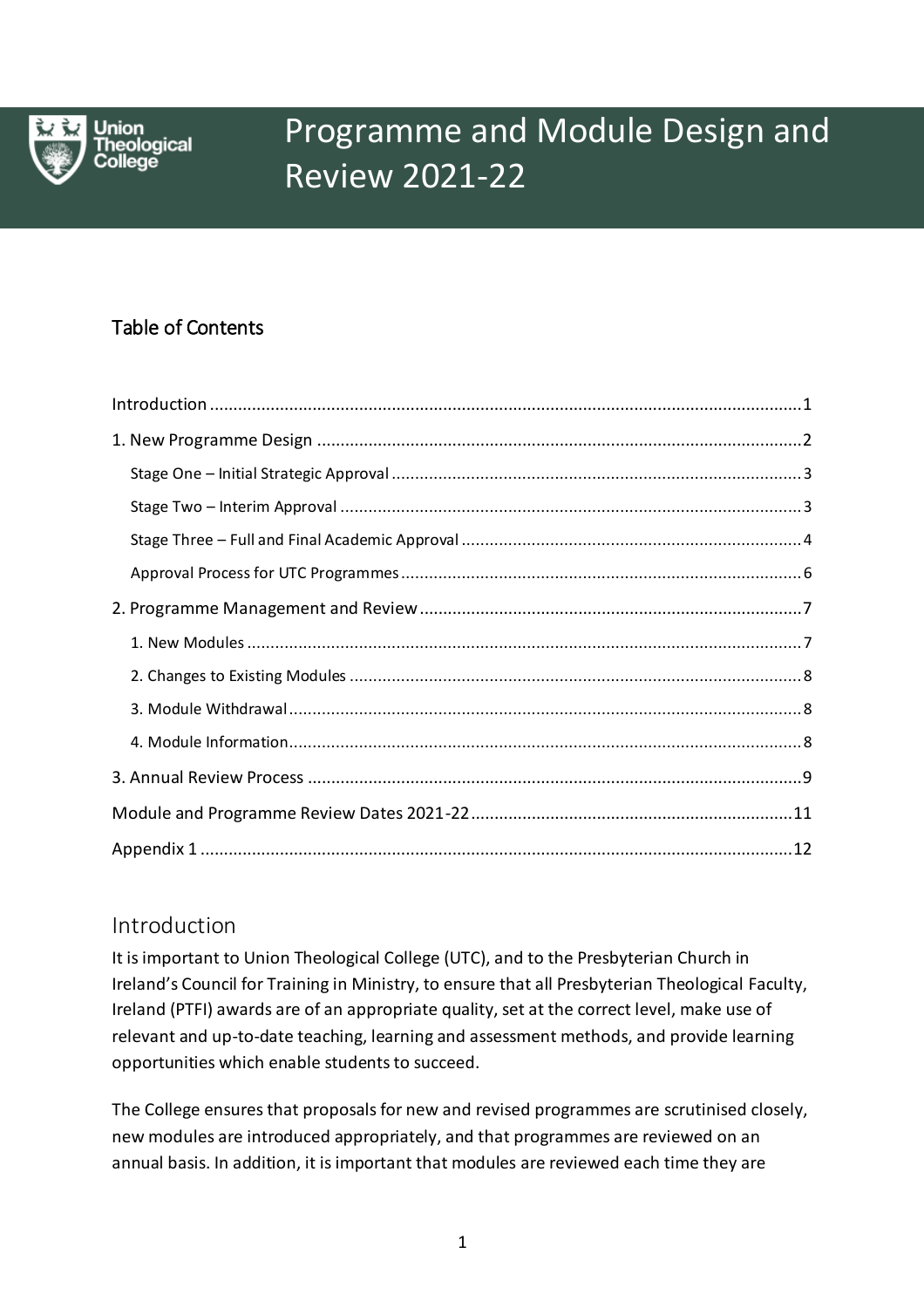taught and that this process is easily understood by students, faculty, staff and all those who are stakeholders in the oversight, review and delivery of UTC programmes.

In the academic year 2018-2019 UTC adopted a more formal role for each Department in the oversight, review, and delivery of programmes and individual modules. The Faculty acknowledge the need to maintain appropriate threshold academic standards in this process and the review process is designed to ensure best practice.

Obviously no two development or review cycles are precisely alike and in following the principles set out in this document it is also important to allow appropriate flexibility. In all cases, detailed records should be retained and Faculty permission obtained for specific courses of action.

## <span id="page-1-0"></span>1. New Programme Design

 $\overline{a}$ 

The College needs to ensure that new programmes are consistent with its mission, strategy, and budget. Furthermore, the College must also ensure that the programmes are academically sound and that adequate resources are in place to deliver an appropriate student learning experience. The Faculty, in consultation with relevant stakeholders, agree whether or not to proceed with the development of any new programme.

There are three significant stages to the process of the approval of any new programmes which the Faculty have agreed to consider developing:

1. Initial approval by the Faculty is based on strategic consideration of whether a proposal would be academically appropriate, in line with the College's mission statement, and financially viable. This is granted after the Faculty have carried out consultation with students, external examiners, employers, the Teaching and Learning Panel, and the Management Committee of the Council for Training in Ministry.<sup>1</sup>

2. Interim approval by the PTFI based on the Faculty presenting it with a programme specification and new unit descriptions. External expertise is sought in the preparation of these documents.

3. Full and final approval by the PTFI is based on the Faculty presenting a programme specification and new unit descriptions which have been revised in light of reporting the interim programme to key stakeholders.

Depending on the precise nature of the PTFI award the consultation process may vary slightly.

 $1$  The Teaching and Learning Panel is a panel of the College Management committee which serves as an external reference point and as an advisory body for academic matters. It contains experienced professionals in addition to direct appointees from the College Management Committee.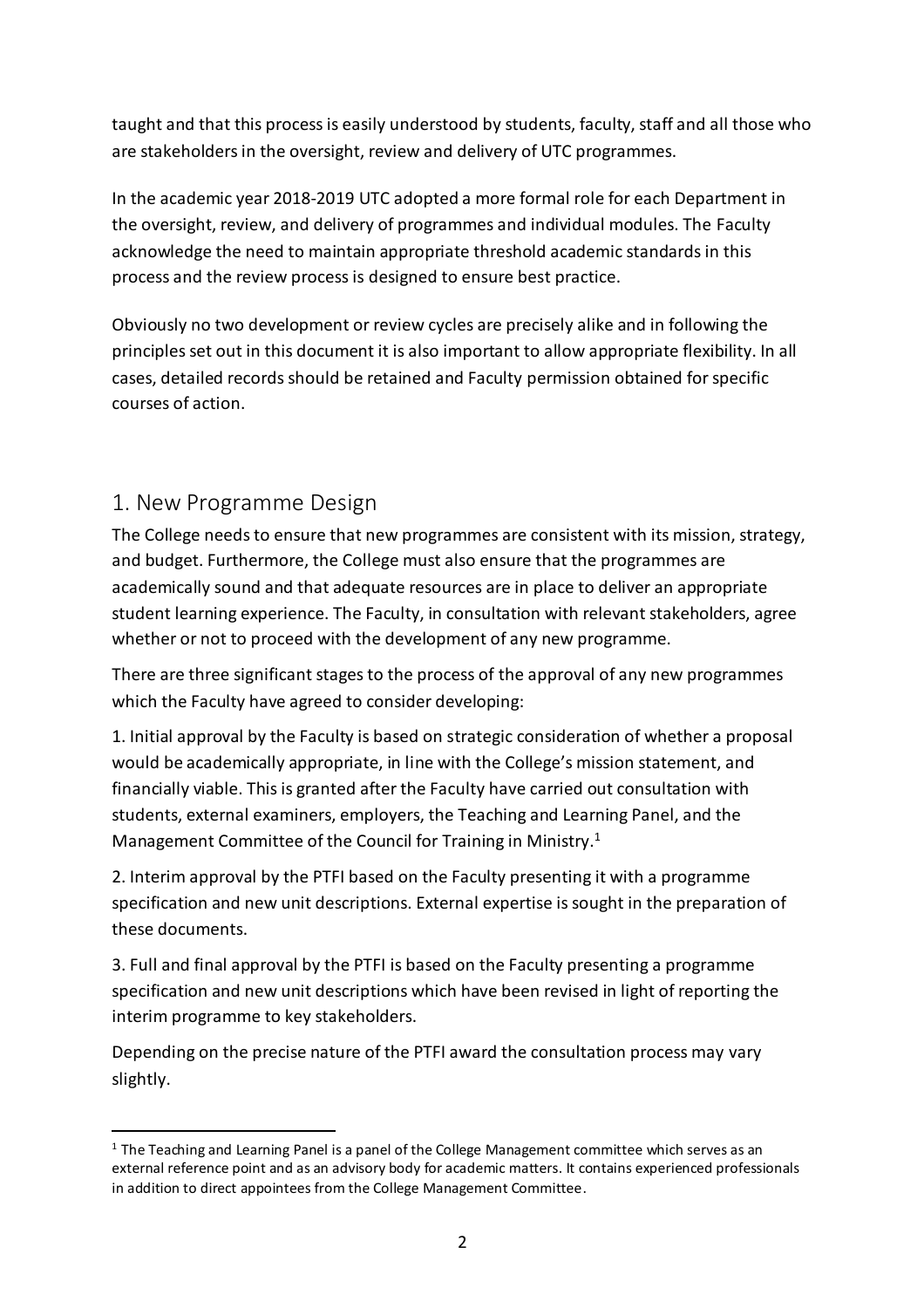## <span id="page-2-0"></span>Stage One – Initial Strategic Approval

In the design of any new programme and in the revision of existing programmes Faculty are committed to taking into consideration matters of externality and employability. For any PTFI programme which will form part of a ministry training pathway the process involves close co-operation between the College and the church constituency which it seeks to serve.

In this consultation process the Faculty, Teaching and Learning Panel, and Management Committee use the following criteria in their decision-making process.

In order to secure initial approval a proposed new programme must:

- Fit with the College's mission and strategic aims and form a coherent offering with other existing and planned programmes within the College
- Present a business case for financial viability of the programme, taking into consideration market trends, competitor activity, and anticipated student demand
- Designate whether the Faculty or a department will take the lead for the programme development
- Designate a proposed external examiner and other relevant sources of externality
- Have the necessary resources to ensure a high-quality student learning experience.

## <span id="page-2-1"></span>Stage Two – Interim Approval

This stage begins with the preparation of programme and module documentation. It normally involves consultation with students and draws in external expertise (including but not restricted to proposed external examiner(s) for the new programme). The programme specification with accompanying new module descriptions should be produced using the templates available on the N-Drive. These documents should provide a formal description of the programme and modules which is intended for a general external audience, as well as current and prospective students.

The Faculty will present the final version of the programme specification to the PTFI who may decide whether or not to grant interim approval for the new programme (either with or without conditions).

At this second stage of the process, Faculty, External Experts, and the PTFI should scrutinise the documentation to ensure that:

- Standards are appropriate to the level and category of award
- The programme is academically coherent i.e. the component parts link together to meet the overall aims and learning outcomes of the programme
- How the programme fits with the College's Teaching and Learning Strategy 2020 2025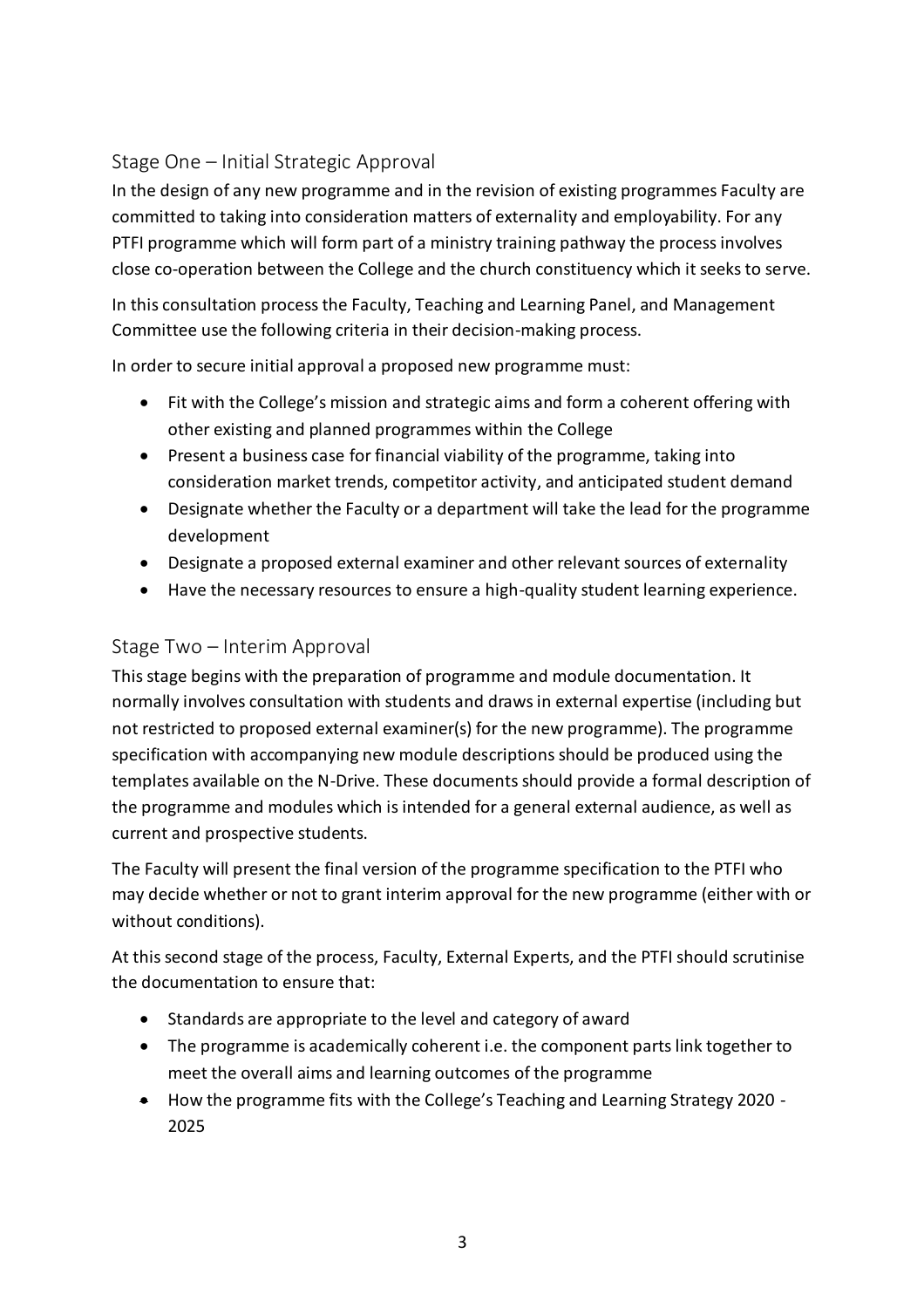- The intended learning outcomes are clearly defined, appropriate, aligned to the correct level descriptors of the FHEQ, and appropriately engaged with the Theology and Religious Studies Subject Benchmark Statement
- The College's Assessment Policies and Procedures have been followed e.g. a range and blend of assessments which are aligned to learning outcomes
- There is appropriate alignment to the research interests of the Faculty
- There are appropriate resources to support the programme
- Due consideration has been given to the mode of delivery
- The entrance requirements are appropriate
- The programme meets the expectations of the Council for Training in Ministry, if appropriate other Councils of the Church, and the expectations of other main employers
- The role of ministerial placement or other work-based learning opportunities is, if appropriate, considered

For *online* programmes the process of scrutiny must further ensure that:

- There is appropriate technical and academic support
- Facilities exist for supporting interaction between students (where appropriate)
- Evaluation of systems of communication (including methods of obtaining student feedback) is appropriate
- Mechanisms are in place to ensure assessed work is properly attributable to the appropriate students

Programmes may be advertised after interim approval on the condition that all marketing materials indicate that the programme is 'subject to Full and Final approval by PTFI'.

## <span id="page-3-0"></span>Stage Three – Full and Final Academic Approval

Once the PTFI have granted interim approval, the agreed programme specification and module documents should be reported to relevant stakeholders: students; external examiner(s); the Teaching and Learning Panel; the Management Committee; the Higher Education Advisory Panel and the Council for Training in Ministry. Feedback should be sought with a view to revising and enhancing these documents.

Once the necessary changes to the programme specification and module documents have been agreed by UTC Faculty, then full and final academic approval should be sought from the PTFI. As part of this submission the PTFI should receive the following:

- Final programme specification
- New module documents
- A written summary of relevant consultation
- A written statement from the external examiner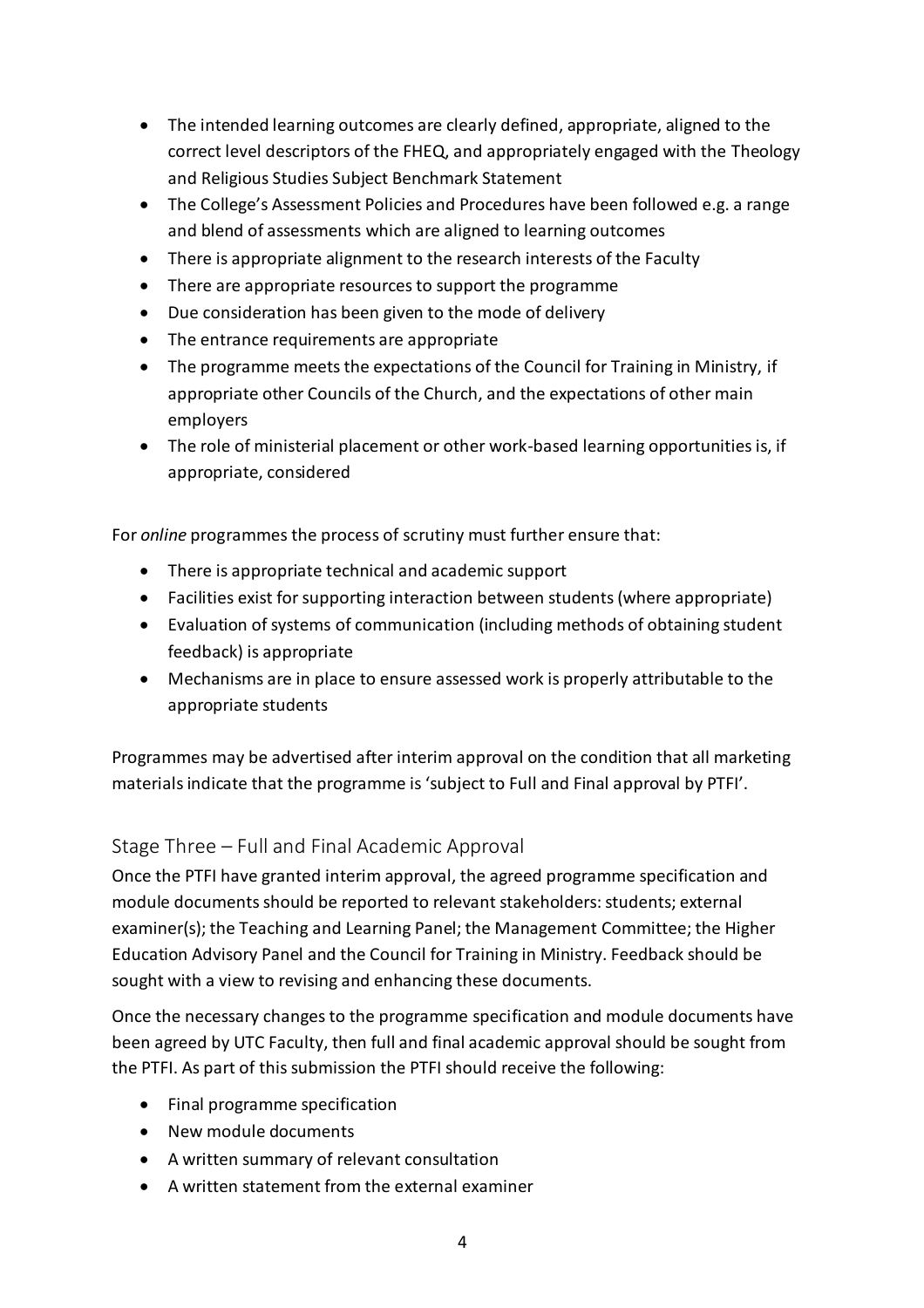- A written report from the Higher Education Advisory Panel (HEAP) confirming external review and approval of the proposed programme.
- A completed development checklist (appendix 1)

The final programme specification should detail exit awards from the programme pathway. No separate programme specification is required for the provision of an exit award.

Throughout this third stage of the process the same criteria listed in stage two should be used to assess the proposed programme.

The PTFI may approve the programme either with or without conditions. Once these conditions are met, the final approval of any new programme by the PTFI should be reported to relevant stakeholders. At this point the programme may be advertised.

Programme co-ordinators are responsible for the programme data published in the College Handbook and on the College website and should ensure that that the information on the relevant programme is complete, up-to-date and appropriately consistent.

Once implemented, the programme will be monitored through the processes set out in the Programme Design and Review process.

The Approval Process for UTC Programmes with a PTFI award is summarised in the flowchart below.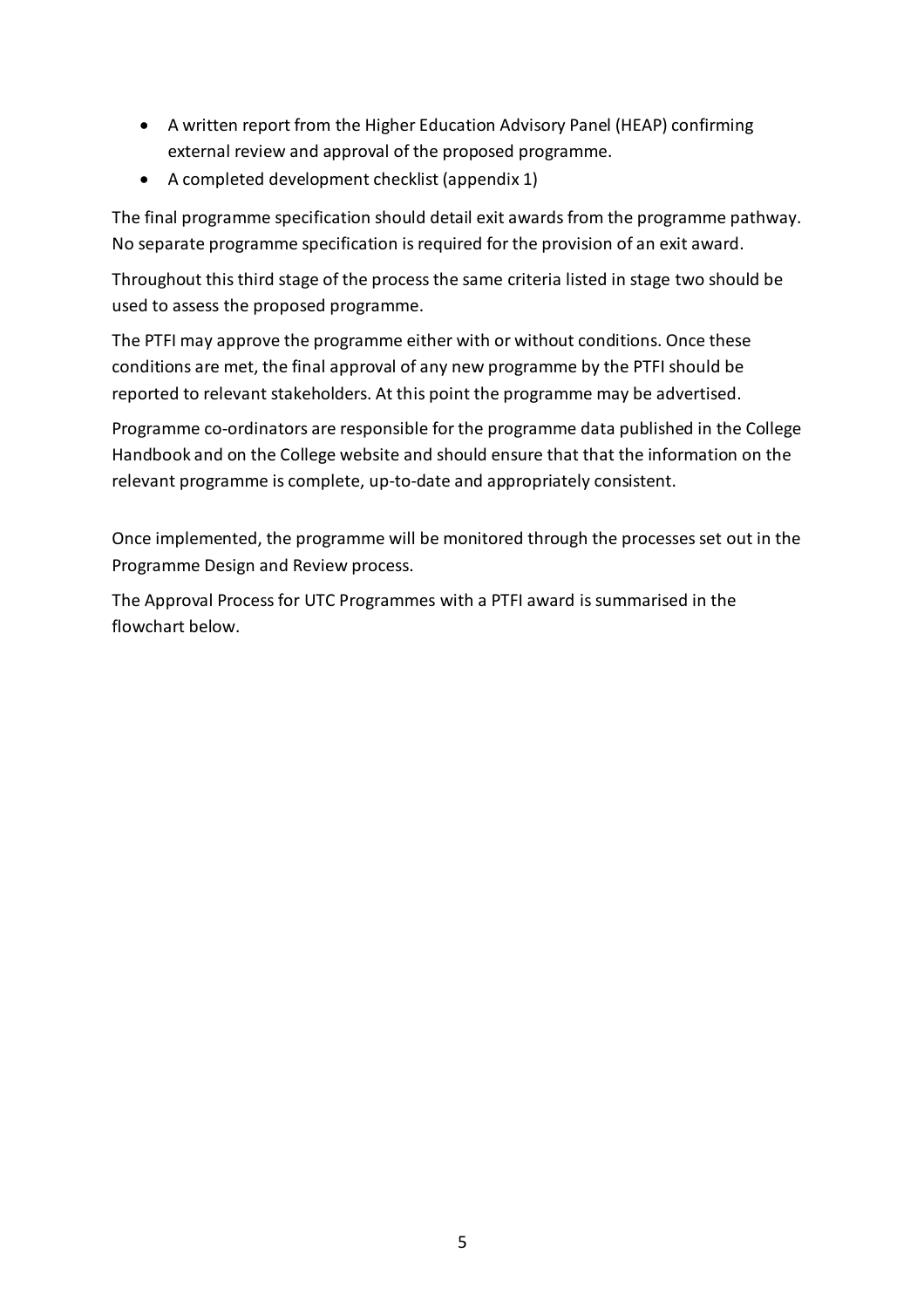#### <span id="page-5-0"></span>Approval Process for UTC Programmes

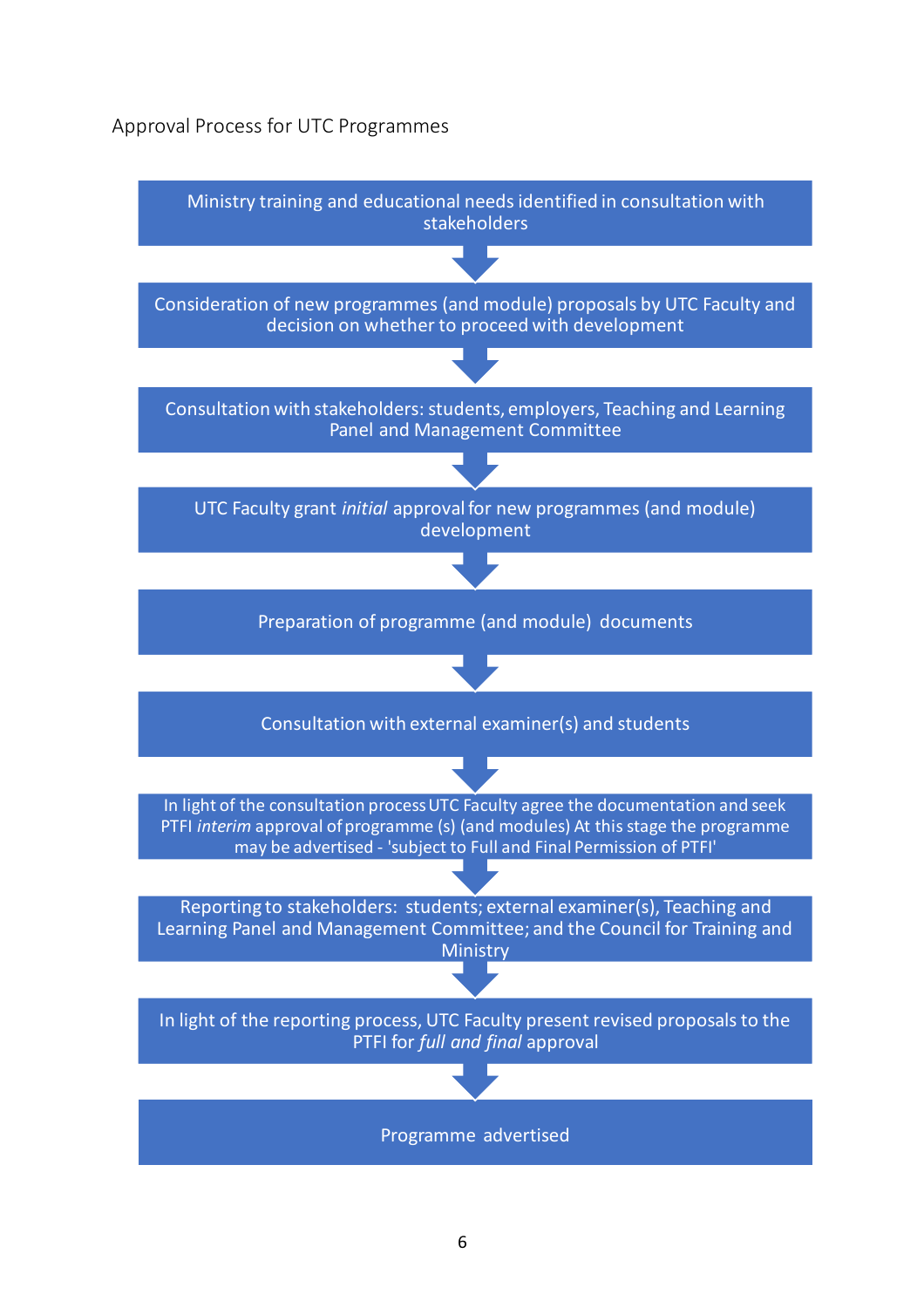## <span id="page-6-0"></span>2. Programme Management and Review

New modules, major changes to existing modules, and withdrawal of modules, impacts the specific modules and the overall programme pathway. In following the procedures set out below the Faculty should ensure that in these change to modules (or any other programme level changes) there is documented engagement with stakeholders, especially students. In referring module change and programme alteration to the Academic and Student Affairs Panel the Faculty should seek specific input from the external academic members of the panel and student representatives. Programme coordinators may also seek additional external academic guidance and wider student input, depending on the particular circumstances of the changes concerned. Programme coordinators should seek the guidance of Faculty on whether or not to refer programme and major module changes to the Higher Education Advisor Panel or the Teaching and Learning Panel.

#### <span id="page-6-1"></span>1. New Modules

 $\overline{a}$ 

The process of designing and developing new units or modules is part of the overall programme management and should contribute to the enhancement of the programme. Proposals for new UTC modules should be considered by the relevant department and an outline proposal should be brought to the Faculty at an early stage. Faculty should consider any proposals in the light of a number of factors.

Factors that should be considered in the development of a new module are:

- The ministry or training needs identified by the Church
- The skills which the student will acquire or develop
- The academic content and level of the unit/module
- The learning outcomes of the proposed unit/module and how it fits with the overall aims and objective of the programme(s)
- How the module fits with the College's Learning and Teaching Strategy 2020-2025
- Methods of assessment which are aligned with the College's Assessment Policy
- Appropriate alignment to the research interests of the Faculty
- Appropriate resources to support the module
- Due consideration has been given to the mode of delivery

Once provisionally agreed by the Faculty, a module co-ordinator should be appointed by the appropriate Department for developing the module, completing a new module template (available on the N-Drive).<sup>2</sup> In order for the PTFI to grant final approval to a new module the following must have taken place:

 $2$  In some previous processes this is referred to as a new unit template.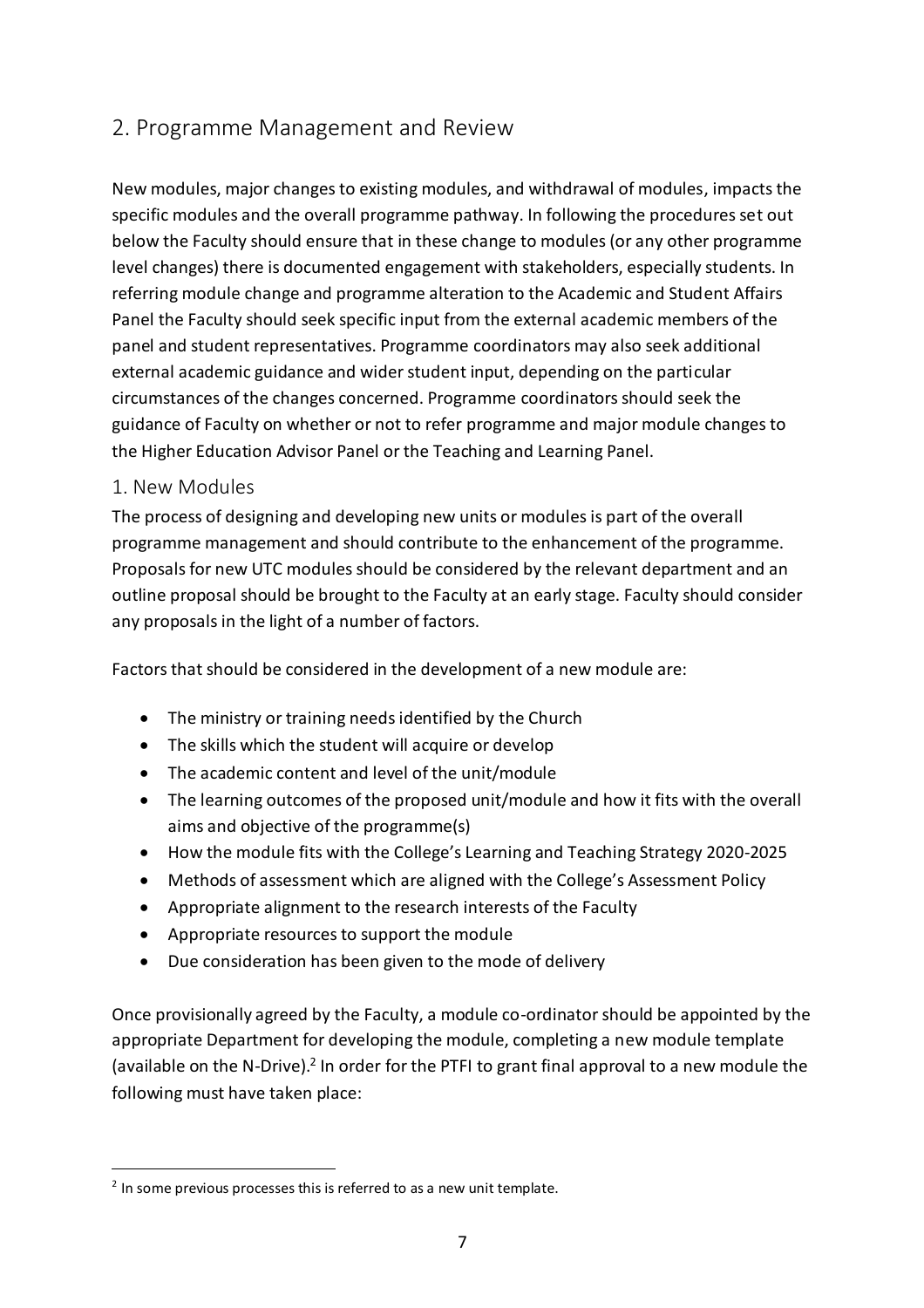- Consultation with external examiner and the Teaching and Learning Panel
- If the new module is to be a compulsory element of a PCI ministry training pathway then there should also be consultation with the Council for Training in Ministry
- Faculty approve a new module document

The final approval of any new module by the PTFI should be reported to relevant stakeholders.

## <span id="page-7-0"></span>2. Changes to Existing Modules

Changes to existing modules may be either major or minor:

- Major changes to modules include allocation of CATS points, status (compulsory or optional), level, contact hours, and assessment profile
- Minor changes to modules include module title, semesters, minimum or maximum number of students, staff involved, course content, and teaching methods which do not have an impact on the learning outcomes.

Minor changes to existing modules (either compulsory modules or optional modules) should be reported to the Head of the Department and approved by the Department.

Major changes to existing modules should be reported to the Head of Department; agreed by the department; aligned with the programme(s) to which it contributes, through consultation with the programme co-ordinator; and forwarded to the Academic and Student Affairs Panel for scrutiny in advance of preparation to Faculty for approval.

## <span id="page-7-1"></span>3. Module Withdrawal

The withdrawal of individual modules is part of the process of continual review of the range and viability of modules on offer. Departments may withdraw optional modules but these must be reported to Faculty. Withdrawal of compulsory modules should be approved by Faculty and reported to the Management Committee through the Teaching and Learning Panel. The withdrawal of a module should not adversely affect the learning outcomes of the programme. Faculty should consult with students on the pathways that may be affected by the withdrawal of any module.

#### <span id="page-7-2"></span>4. Module Information

Module co-ordinators are responsible for the module data published in the College Handbook and on the College website. Each department should ensure that the information on each module is complete, up-to-date, and appropriately consistent.

5. Programme Withdrawal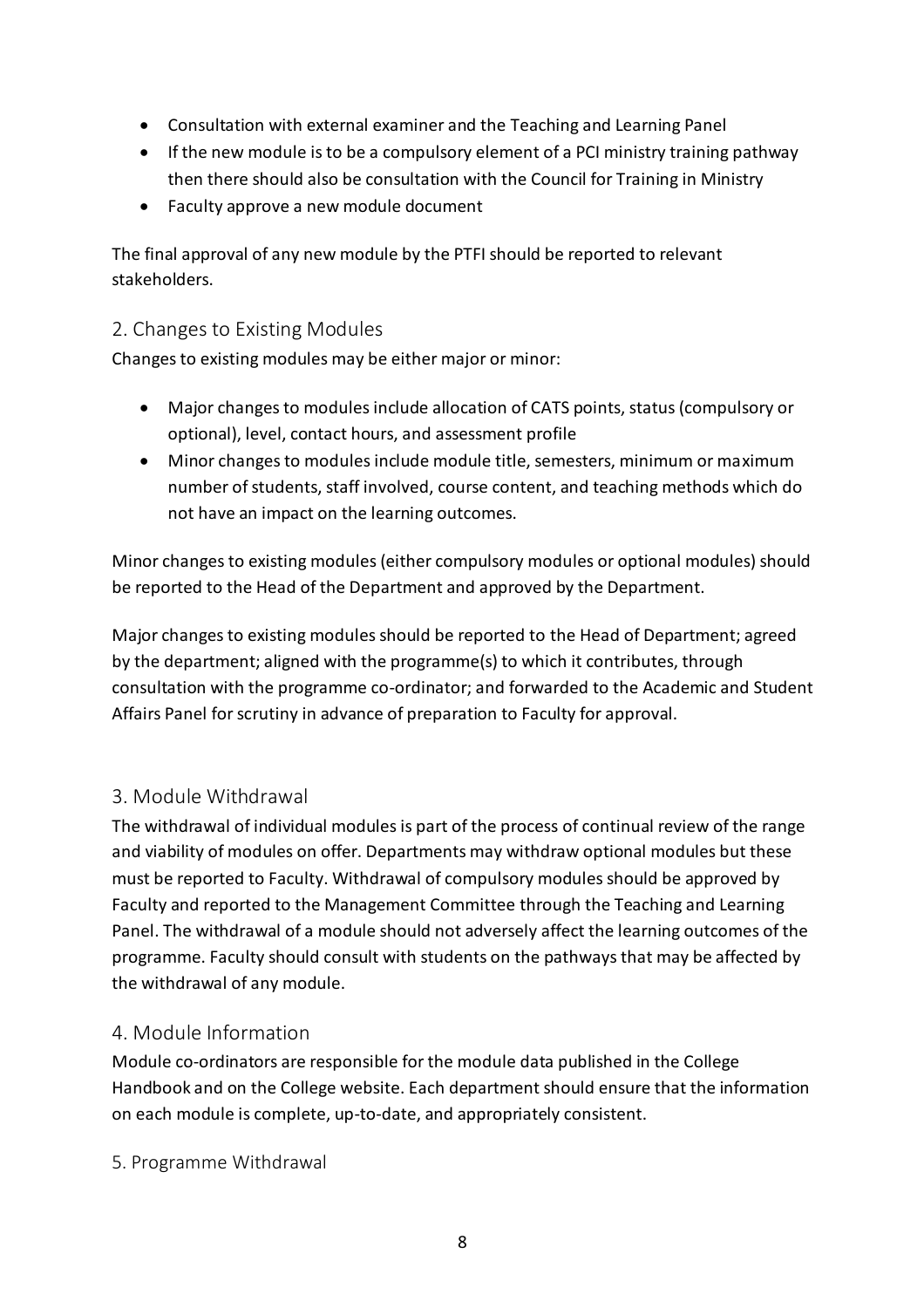The responsibility for the withdrawal of programmes rests with the Faculty on recommendation from the appropriate department. In bringing a recommendation for withdrawal the department should ensure that pathway completion for registered students is prioritised. Any process to withdraw a programme should include a referral to the Academic and Student Affairs Panel and the Teaching and Learning Panel. Their guidance should be considered before the final decision to withdraw.

# <span id="page-8-0"></span>3. Annual Review Process

The annual module and programme review provides:

- an opportunity to take a holistic view of the quality and standards of the provision;
- a structured opportunity to reflect upon and enhance current provision;
- an opportunity for the student voice to help enhance the College's programmes;
- an opportunity to record external and independent confirmation of the quality and standards of the programmes;
- an opportunity for good practice to be identified and shared; and
- evidence of quality assurance processes to help to secure the confidence of external bodies.

The Annual Review Process (ARP) for all UTC programmes and modules involves evidence drawn from the following internal and external sources:

- Assessment data from Exam Board
- Students' evaluations of modules and tutors
- Student surveys
- Reports from representative student bodies
- If appropriate, any reports from placements
- External examiners' reports and responses
- The Strategic Enhancement Plan and all relevant internal policy documents
- Relevant outcomes from action points arising out of programme review last academic year

Programme coordinators are responsible for the coordination of the monitoring of their programme(s). Programme coordinators should ensure that the required programme and module review forms are completed. The ARP process begins with gathering a range of data and reports on all programmes.

1. **The student voice** – As listed above, student input to the process of review is especially important and students are in attendance at the Module Review and Annual Programme Review meetings: the Quality Code expressly recognises that, for optimal annual review of programmes, there must be 'effective collection, collation and analysis of student perspectives and feedback'.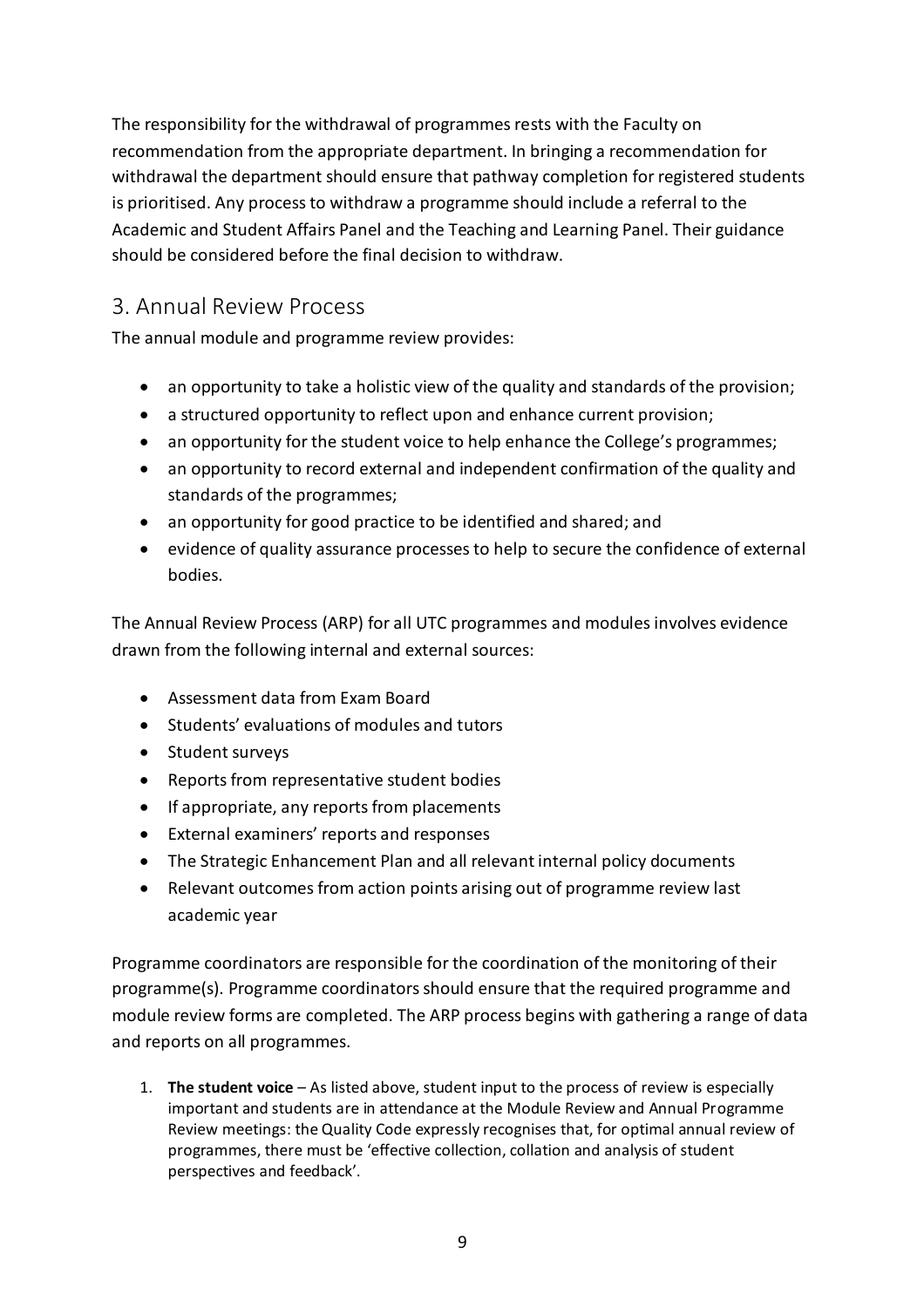- 2. **Programme coordination** Once such data, reports and other input have been received, and departmental review of all modules carried out and made available to Faculty, via the N: Drive, **programme co-ordinators** – in consultation, as necessary, with colleagues – compile and present to Faculty a draft programme review, using the *programme review template*. In support, a *programme review spreadsheet* details the number of students:
	- active on 1 June (full-time and part-time);
	- who left the programme in the previous 12 months;
	- who completed the programme in the past 12 months, including the awards and degree classification received.

With each subsequent version of the annual spreadsheet, trends in student retention, completion and performance may emerge and merit comment or action.

- 3. **Review and response** In receiving and responding to the programme coordinator's report, and taking account of input from all internal and external stakeholders (such as EEs), **Faculty**  assesses whether threshold standards are being achieved in each programme, modify as necessary the draft programme review and finalise it, including its consequent action points.
- 4. **Reporting out** Faculty's review, stored on the N: Drive, is reported out to all relevant internal and external stakeholders: the awarding body (PTFI); the Teaching and Learning Panel; the Student Committees; and the programme external examiner. The programme coordinator should draft a response to the programme EE annual review. This draft response should be considered by Faculty and once approved by Faculty the appropriate Departmental chair should send the report to the programme external examiner. The approved Faculty Programme Review should be made available to students on the VLE.
- 5. **Oversight** As the body with ultimate responsibility for academic oversight, PTFI receives, reviews, comments and responds to all programme reviews that it receives, reporting back to Faculty for implementation.
- 6. **Strategic planning for enhancement** All reviews by Departments and by Faculty also feed into the Principal's annual report, with strategic planning for enhancement in mind. On completion of the annual report the Faculty should meet to affirm priorities.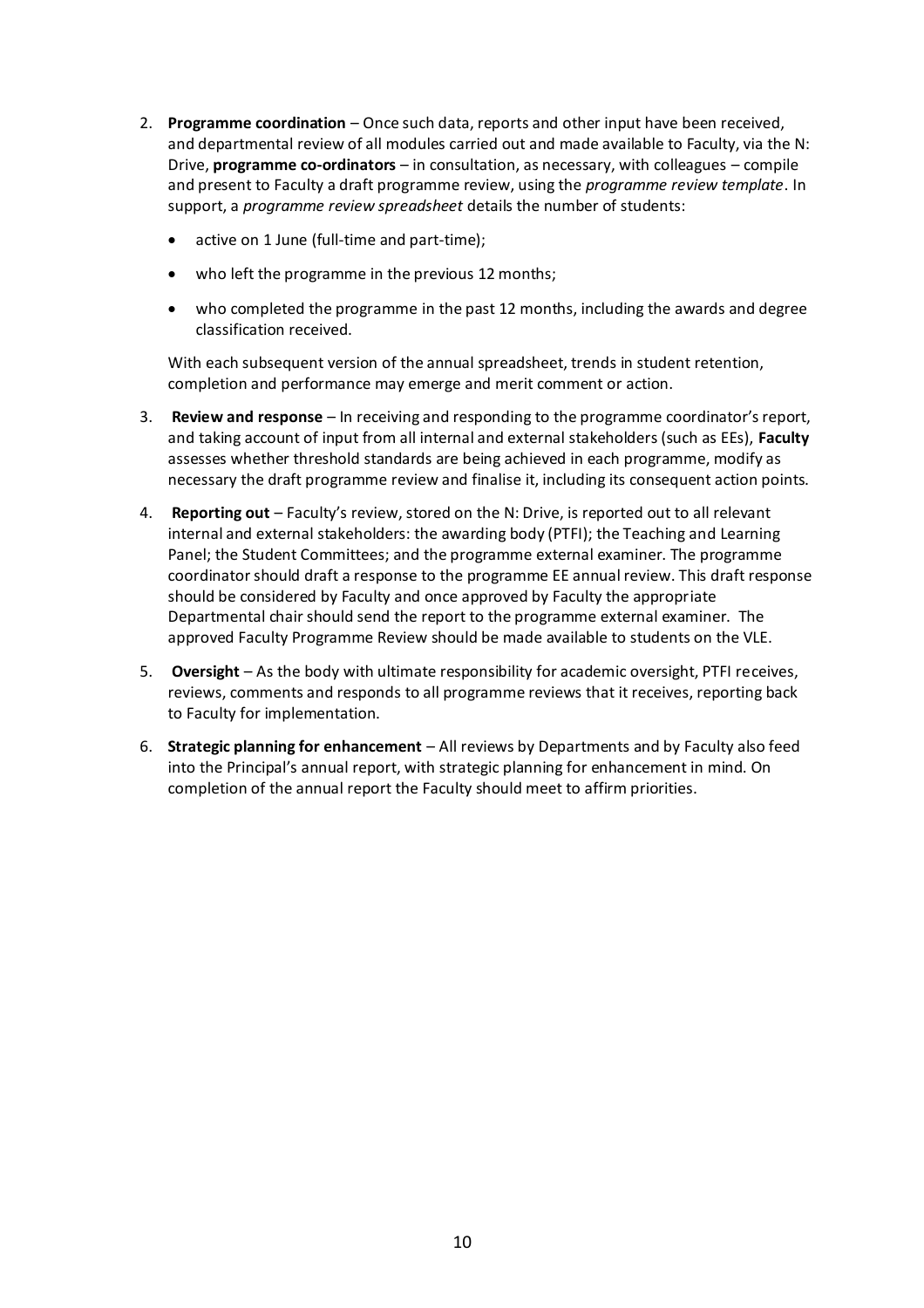

## <span id="page-10-0"></span>Module and Programme Review Dates 2021-22

#### 2 March 2022 – First semester module review.

22 June 2022 – Second semester module review and programme review.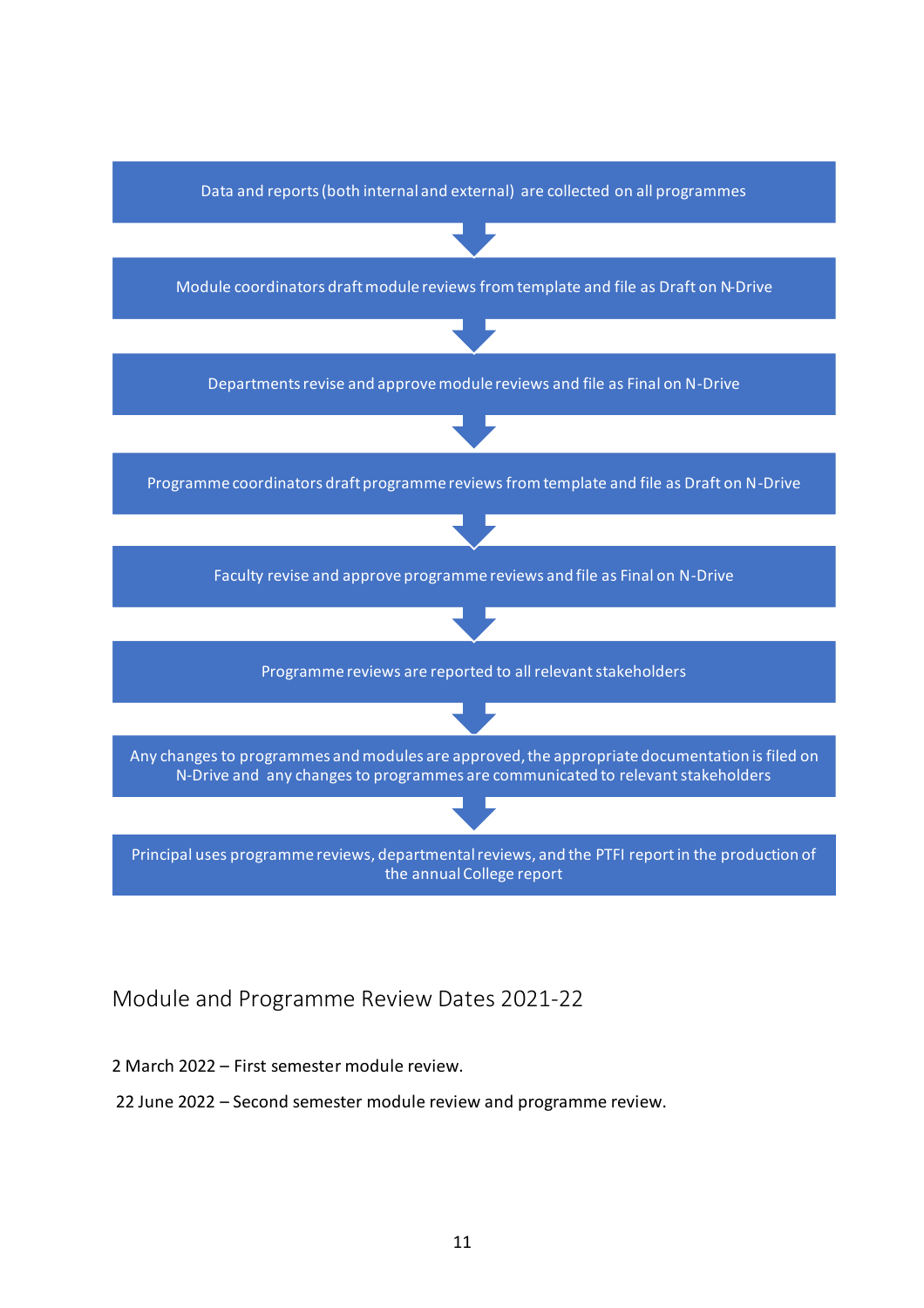# <span id="page-11-0"></span>Appendix 1

**New Programme Approval Check List**

**Each stage in this process must coordinate with the detail outlined on pp.2-5 of this policy.**

**Please ensure that this checklist is completed and returned to PTFI with the final submission of all documentation prior to final approval. The faculty of PTFI will complete the final stage in the process.**

**Name of Academic staff member appointed to coordinate process:**

#### **Date of Appointment:**

| <b>Stage in Process</b>                          | <b>Date Completed</b> |
|--------------------------------------------------|-----------------------|
| Appoint staff member to<br>coordinate process    |                       |
| Identify ministry and<br><b>Educational Need</b> |                       |
| UTC faculty make initial<br>consideration        |                       |
| Consult with<br>stakeholders                     |                       |
| Seek initial approval<br>from UTC faculty        |                       |
| Prepare draft<br>programme documents             |                       |
| Consult with external<br>examiner and students   |                       |
| Seek interim approval<br>from PTFI               |                       |